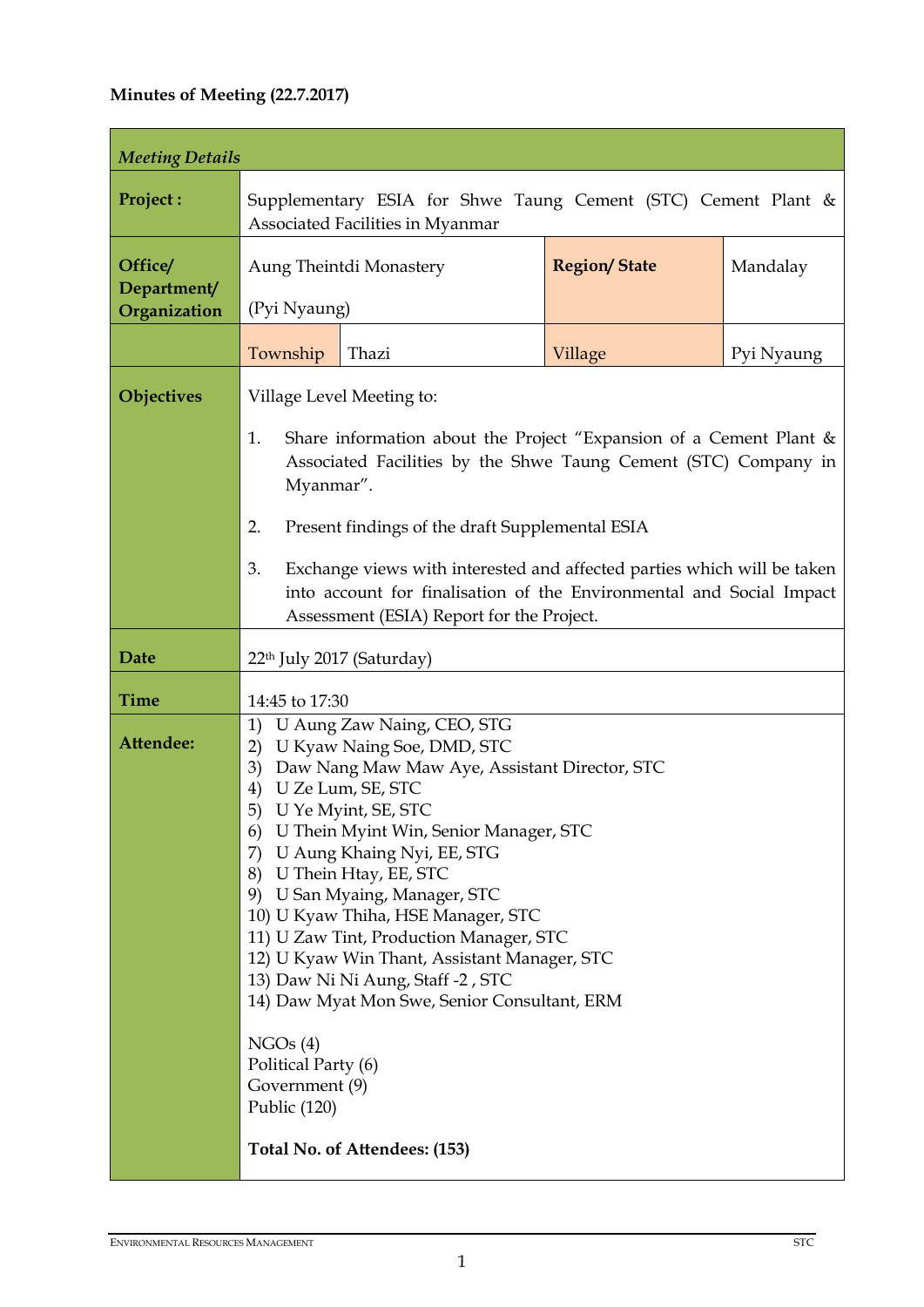| Agenda:        |                                                                                                                                                                                                                                                                                                                                                                                                                                                                                                                                                                                                                                                                                                                                                                                                                                                                                                                                                                                                                                                                                                                                                                                    |                                                                                                         | 1) Presentation of Project Details by U Kyaw Naing Soe, STC Representatives<br>(presentation materials attached) - 14:45 - 15:30                                                        |  |  |  |
|----------------|------------------------------------------------------------------------------------------------------------------------------------------------------------------------------------------------------------------------------------------------------------------------------------------------------------------------------------------------------------------------------------------------------------------------------------------------------------------------------------------------------------------------------------------------------------------------------------------------------------------------------------------------------------------------------------------------------------------------------------------------------------------------------------------------------------------------------------------------------------------------------------------------------------------------------------------------------------------------------------------------------------------------------------------------------------------------------------------------------------------------------------------------------------------------------------|---------------------------------------------------------------------------------------------------------|-----------------------------------------------------------------------------------------------------------------------------------------------------------------------------------------|--|--|--|
|                |                                                                                                                                                                                                                                                                                                                                                                                                                                                                                                                                                                                                                                                                                                                                                                                                                                                                                                                                                                                                                                                                                                                                                                                    | 2)                                                                                                      | Presentation of Key Findings of Supplementary Environmental and Social<br>Impact Assessment by Daw Myat Mon Swe, ERM Representatives<br>(presentation materials attached) - 15:30-16:20 |  |  |  |
|                |                                                                                                                                                                                                                                                                                                                                                                                                                                                                                                                                                                                                                                                                                                                                                                                                                                                                                                                                                                                                                                                                                                                                                                                    | 3)                                                                                                      | Question and Answer Session (see below on detailed notes of discussion) -<br>$16:20 - 17:30.$                                                                                           |  |  |  |
|                | Detailed note of discussion                                                                                                                                                                                                                                                                                                                                                                                                                                                                                                                                                                                                                                                                                                                                                                                                                                                                                                                                                                                                                                                                                                                                                        |                                                                                                         |                                                                                                                                                                                         |  |  |  |
|                | Q1 (Villager, Pyi Nyaung):                                                                                                                                                                                                                                                                                                                                                                                                                                                                                                                                                                                                                                                                                                                                                                                                                                                                                                                                                                                                                                                                                                                                                         |                                                                                                         |                                                                                                                                                                                         |  |  |  |
| i.             | Appreciate STC and ERM efforts to organize this public consultation meeting for the ESIA.                                                                                                                                                                                                                                                                                                                                                                                                                                                                                                                                                                                                                                                                                                                                                                                                                                                                                                                                                                                                                                                                                          |                                                                                                         |                                                                                                                                                                                         |  |  |  |
| ii.            | Feel satisfied with STC's commitment to handle grievances of the affected people.                                                                                                                                                                                                                                                                                                                                                                                                                                                                                                                                                                                                                                                                                                                                                                                                                                                                                                                                                                                                                                                                                                  |                                                                                                         |                                                                                                                                                                                         |  |  |  |
| iii.           |                                                                                                                                                                                                                                                                                                                                                                                                                                                                                                                                                                                                                                                                                                                                                                                                                                                                                                                                                                                                                                                                                                                                                                                    | Understand the need of cement production for national development.                                      |                                                                                                                                                                                         |  |  |  |
| iv.            |                                                                                                                                                                                                                                                                                                                                                                                                                                                                                                                                                                                                                                                                                                                                                                                                                                                                                                                                                                                                                                                                                                                                                                                    | Point out that STC should enhance opportunities of local Pyi Nyaung villagers to be<br>employed by STC. |                                                                                                                                                                                         |  |  |  |
|                |                                                                                                                                                                                                                                                                                                                                                                                                                                                                                                                                                                                                                                                                                                                                                                                                                                                                                                                                                                                                                                                                                                                                                                                    |                                                                                                         | A1 (U Kyaw Naing Soe, DMD, STC):                                                                                                                                                        |  |  |  |
| i.             |                                                                                                                                                                                                                                                                                                                                                                                                                                                                                                                                                                                                                                                                                                                                                                                                                                                                                                                                                                                                                                                                                                                                                                                    | Thanks for welcoming us and we will implement all our commitments.                                      |                                                                                                                                                                                         |  |  |  |
| ii.            | STC's priority is to create job opportunities for the communities around the cement plant.<br>However, our positions require job related skills and education including passing<br>matriculation and achieving Standard 10.                                                                                                                                                                                                                                                                                                                                                                                                                                                                                                                                                                                                                                                                                                                                                                                                                                                                                                                                                        |                                                                                                         |                                                                                                                                                                                         |  |  |  |
| iii.           | Most people in Pyi Nyaung do not meet the education requirement because the village is<br>far from town and education has not been a priority for a long time. A high school was<br>established last year with support from STC, but most students are still studying. All<br>students that pass matriculation must go to Meiktila for higher education. STC do not<br>prefer to only require education level of achieving Standard 10 for their job as STC want to<br>encourage students to continue education as graduate. I would like to request the parents<br>of students of Pyi Nyaung to encourage students to be graduates. If there is difficulty in<br>supporting the students to continue their education, STC will provide scholarship. To<br>employ people who do not pass the matriculation for villages such as Oat Kyin, Mon Bin,<br>Yay Paung Sone, Kubyin, Pyi Nyaung and Kyaw Saung Gyi, we will consider employing<br>them in the field of machinery handling with vocational training. We will inform the<br>community of upcoming employment opportunities. STC prefers to have employees from<br>local communities near the plant rather than other areas. |                                                                                                         |                                                                                                                                                                                         |  |  |  |
| Q2 (Villager): |                                                                                                                                                                                                                                                                                                                                                                                                                                                                                                                                                                                                                                                                                                                                                                                                                                                                                                                                                                                                                                                                                                                                                                                    |                                                                                                         |                                                                                                                                                                                         |  |  |  |
| i.             |                                                                                                                                                                                                                                                                                                                                                                                                                                                                                                                                                                                                                                                                                                                                                                                                                                                                                                                                                                                                                                                                                                                                                                                    | How waste from the cement plant can cause impact on community health?                                   |                                                                                                                                                                                         |  |  |  |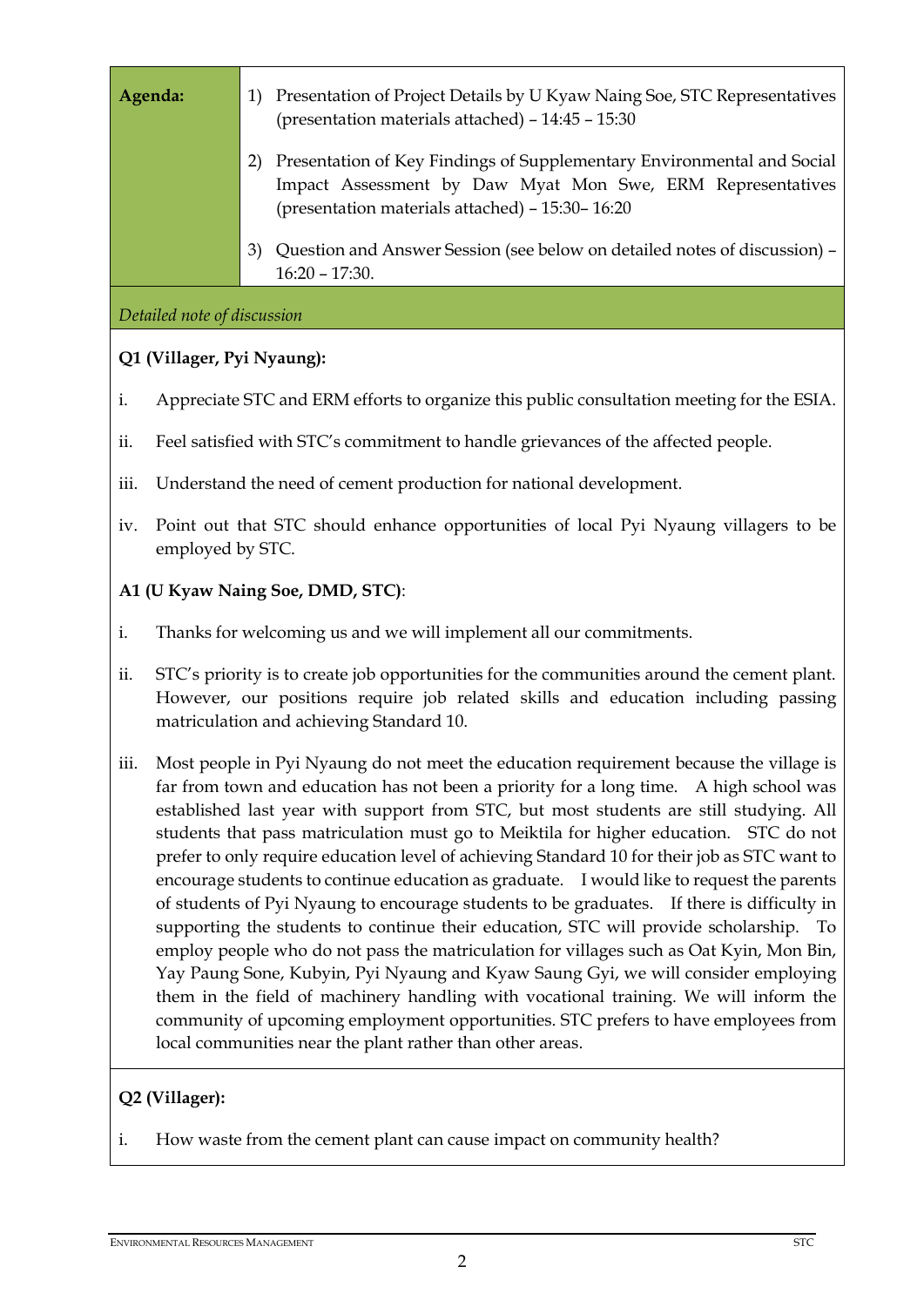- ii. How are you going to manage pollution? How are you going to disclose information regarding pollution from the cement plant?
- iii. Environmental monitoring should be undertaken regularly with results disclosed to people living around the cement plant.
- iv. Request STC to provide a library urgently. This has been a wish from the community for a long time but the local community cannot afford by themselves.
- v. Request STC on behalf of the public to provide water supply.

# **A2 (U Kyaw Naing Soe, DMD, STC)**:

- i. The information centre will be provided at a place available for rent and the location should be central to the public area. Community leaders will be consulted for the location.
- ii. For pollution control, we will make sure by controlling according to the emission standards because our employees living in the staff compound at the cement plant will suffer first if there is pollution caused by Project activities and unhealthy condition can lead to loss of production. There are now 10 dust deposition gauges to monitor dust deposition; four in Pyi Nyaung and Kubin villages and 6 at the cement plant. In Pyi Nyaung, one gauge is in the GAD official's house and one is in the Chairman of the NLD' house. Also we will add more gauges between Pyi Nyaung and cement plant.
- iii. We have also undertaken environmental surveys to inform the ESIA and to try to identify the cause of pollution, if any, to see if it is caused by STC Project or other sources. With the results, we can decide how to mitigate the impacts caused by STC and how to reduce the impacts of others. We have already monitored dust deposition for six months and all results will be disclosed soon.
- iv. For pollution caused by dust, there are two parameters of concern,  $PM_{2.5}$  and  $PM_{10}$ .  $PM_{2.5}$ is very fine particle which can cause health problem if inhaled. We will distribute the pamphlet including information about monitoring at the Information Centre and also to public directly.
- v. For water supply, STC will study water pumping from the Myitthar Stream and water will be supplied via pipeline with meter. We will request maintenance cost of the water supply to individual water usage as we would prefer community involvement. So I commit that STC will arrange the water supply to the Pyi Nyaung area together with 2nd line water supply to cement plant.
- vi. The water quality of the Myitthar and Tharlun Streams will be examined and information will be disclosed at the Information Centre.

# **Q3 (Villager, Car Pyi Nyaung Qr.,):**

i. Thanks to STC and ERM. All villagers have no grievances to STC for existing and new transmission lines. We, as parents, also appreciate STC donation of the two-storey school building and all education materials such as school bag, books and stationaries in Pyi Nyaung since 2013 and the care of health to the community up to now.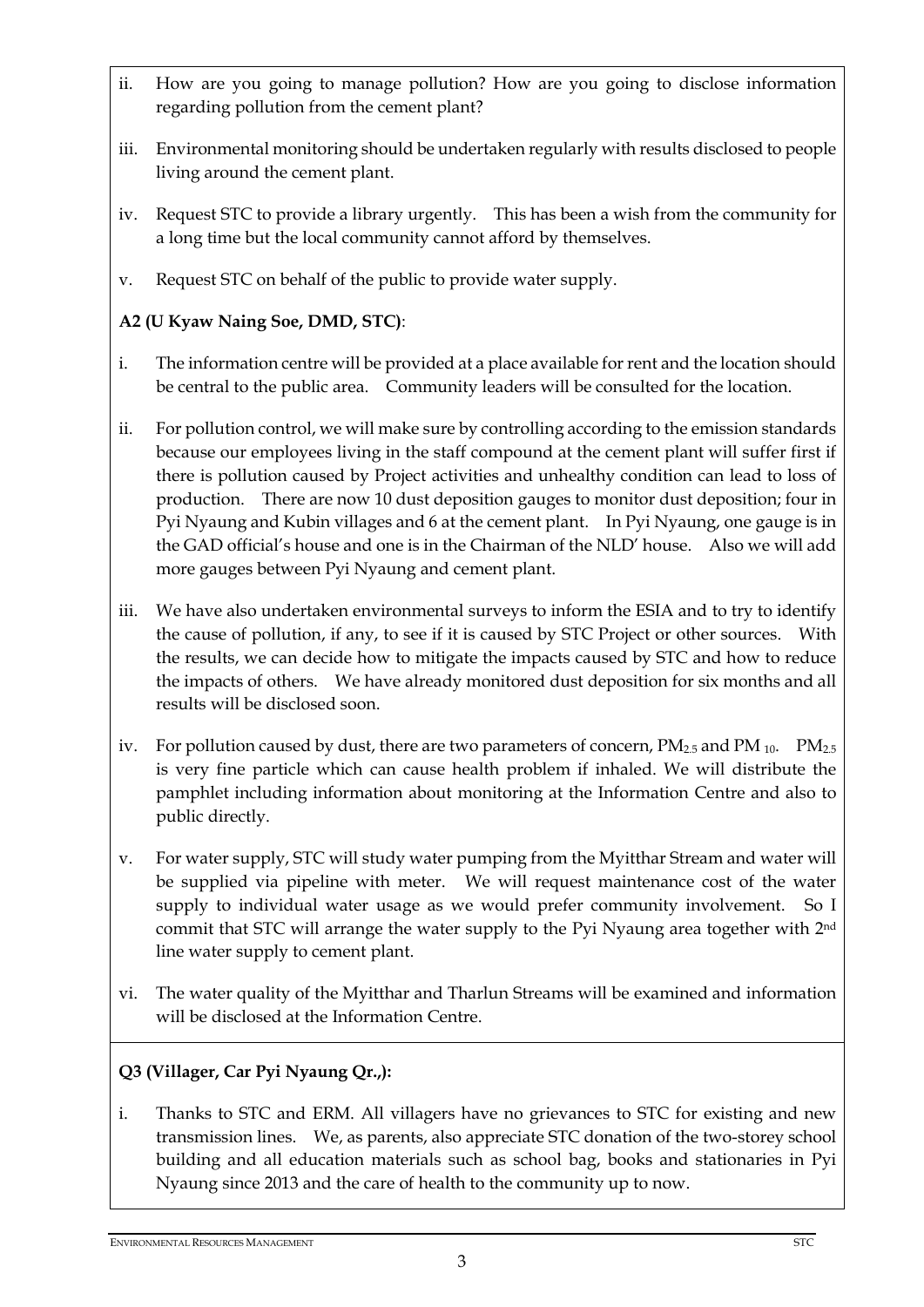- ii. For the water supply, the Myitthar Stream has water for the whole year which is the main source of water for community. For Yae Shin Stream water is only available in rainy season. We are concerned about water shortage due to the usage of water by the Project from the Myitthar Stream.
- iii. Pollution: No concern on dust from the Project. However, the related departments and NGOs have to consider health impact of dust on behalf of local people because it is difficult for us to understand cement manufacturing technology and its potential impacts.
- iv. Livelihood: Our livelihood is depending on transportation using the STC's roads. So request STC to allow using the roads as usual in the future.
- v. Education: Thanks for the new school building which is being built by STC and STC donation of 5 million Kyats for funding the school.
- vi. Job opportunities: We have no opportunities to be employed because of our education status which is understood. So we are trying to upgrade the education level. On the other hand, we need help from STC for students who have passed the matriculation with lack of finance by parents to continue to graduate level.

#### **A3 (U Kyaw Naing Soe, DMD, STC)**:

- i. Thanks for the recommendation and community support for STC activities. STC committed to set up the education fund.
- ii. We will also undertake water supply assessment of Myintthar Stream and we will supply water to Pyi Nyaung.

#### **Q4 (Village leader, Ya Htar Pyi Nyaung):**

i. STC has already supplied electricity and stationary for the students. Request STC to support the educational fund, renovate the primary school built in Ya Htar Pyi Nyaung and access road to school which is destroyed. Also request for job opportunity for the people who did not pass the matriculation.

#### **A4 (U Kyaw Naing Soe, STC)**:

i. Yes. We will fund the education and we will also fund 5 million kyats for support on electricity supply. We will further discuss renovation of the primary school. Our HR Department will inform people about job opportunities at STC.

#### **A5 (Ya Htar Pyi Naung):**

i. The number of households in Ya Htar Pyi Nyaung has increased from 50 to 120 now. Request STC to support educational fund for local residents. After primary education, they have to study in Pyi Nyaung School, so that the transportation fee is required for the students and requested STC to provide such.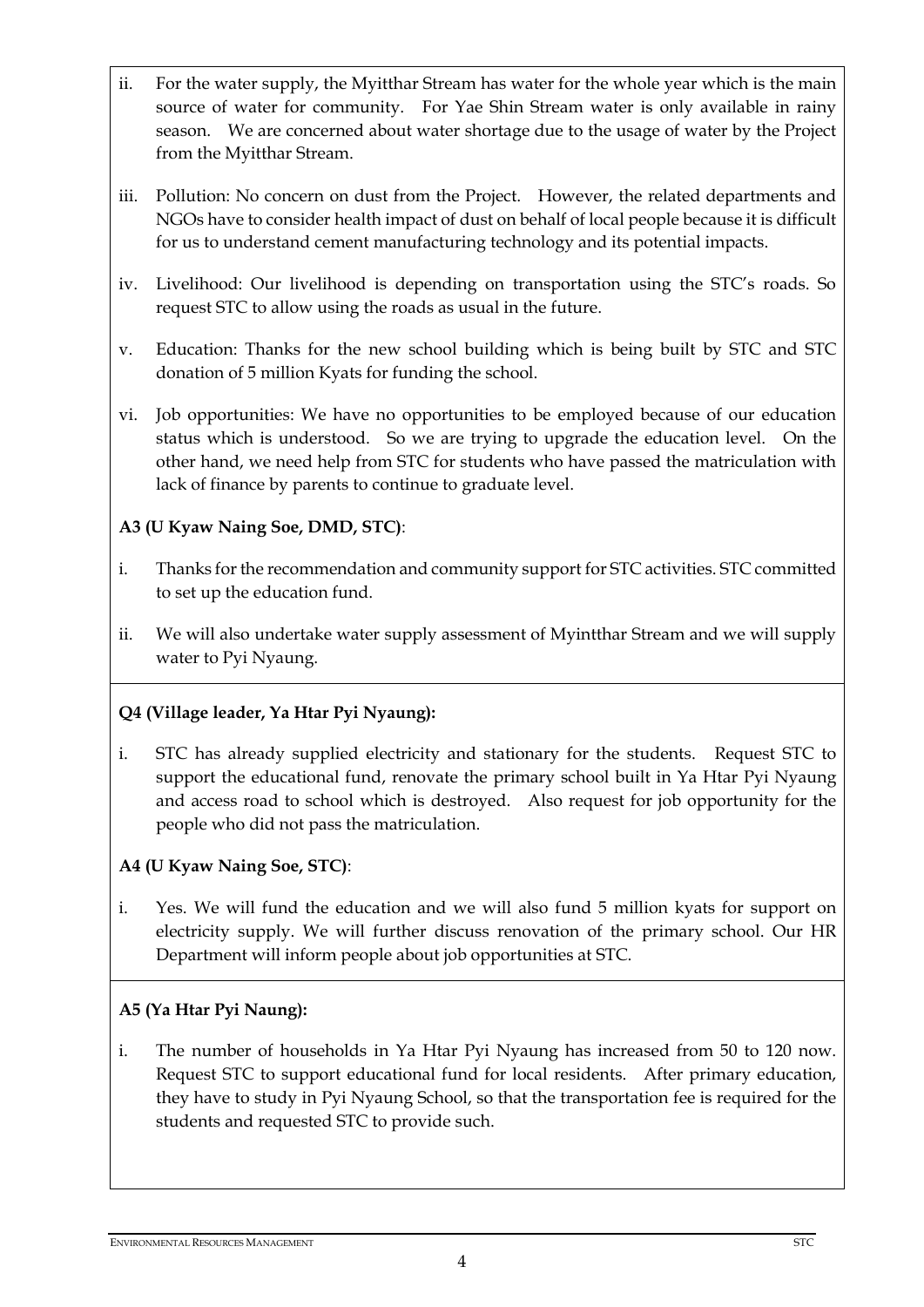**A5 (U Kyaw Naing Soe, STC)**:

ii. We will donate 5 million Kyat for electricity supply and will further discuss on renovation of the school.

# **Q6 (Pyi Nyaung ):**

i. We would like to invite STC to visit to our village.

# **A6 (U Kyaw Naing Soe, DMD, STC)**:

i. Yes, we will visit your village.

# **Q7 (U Kyaw Naing Soe, DMD, STC):**

i. Is there anyone in the villages who does not understand Burmese?

#### **A7 (Leaders of the villages)**:

i. No.

# **Q8 (NLD member):**

- i. We would like to know how the biodiversity mitigation measures will be implemented in limestone area by STC. If the biodiversity action plan is implemented, please disclose relevant information in future.
- ii. Suggest to set up village representative committee.

#### **A8 (Mr. Jovy Tam, ERM):**

- **i.** We are helping STC to prepare a Biodiversity Action Plan. Under the plan, we will consider different options of offsetting the critical habitat which will be affected by the Project. The plan is being prepared in consultation with relevant government departments such as MONREC and NGOs such as FFI and WCS. The plan will be ready in September 2017 based on which actions will be implemented accordingly.
	- (**U Kyaw Naing Soe, DMD, STC):**
- **ii.** We have already discussed with related department to undertake our biodiversity offset at Panlaung-Pyadalin Cave Wildlife Sanctuary. All relevant information, including but not limited to biodiversity, will be disclosed at the information centre.

# **Q9 (Villager, Pyi Nyaung):**

i. Will road construction in Pyi Naung area be continued or not? Some roads are only 10 feet wide, so that they need to be widen for fire fighting vehicles to access. After finish the road construction, GAD and village head will need to extend the road to every house.

#### ENVIRONMENTAL RESOURCES MANAGEMENT STC